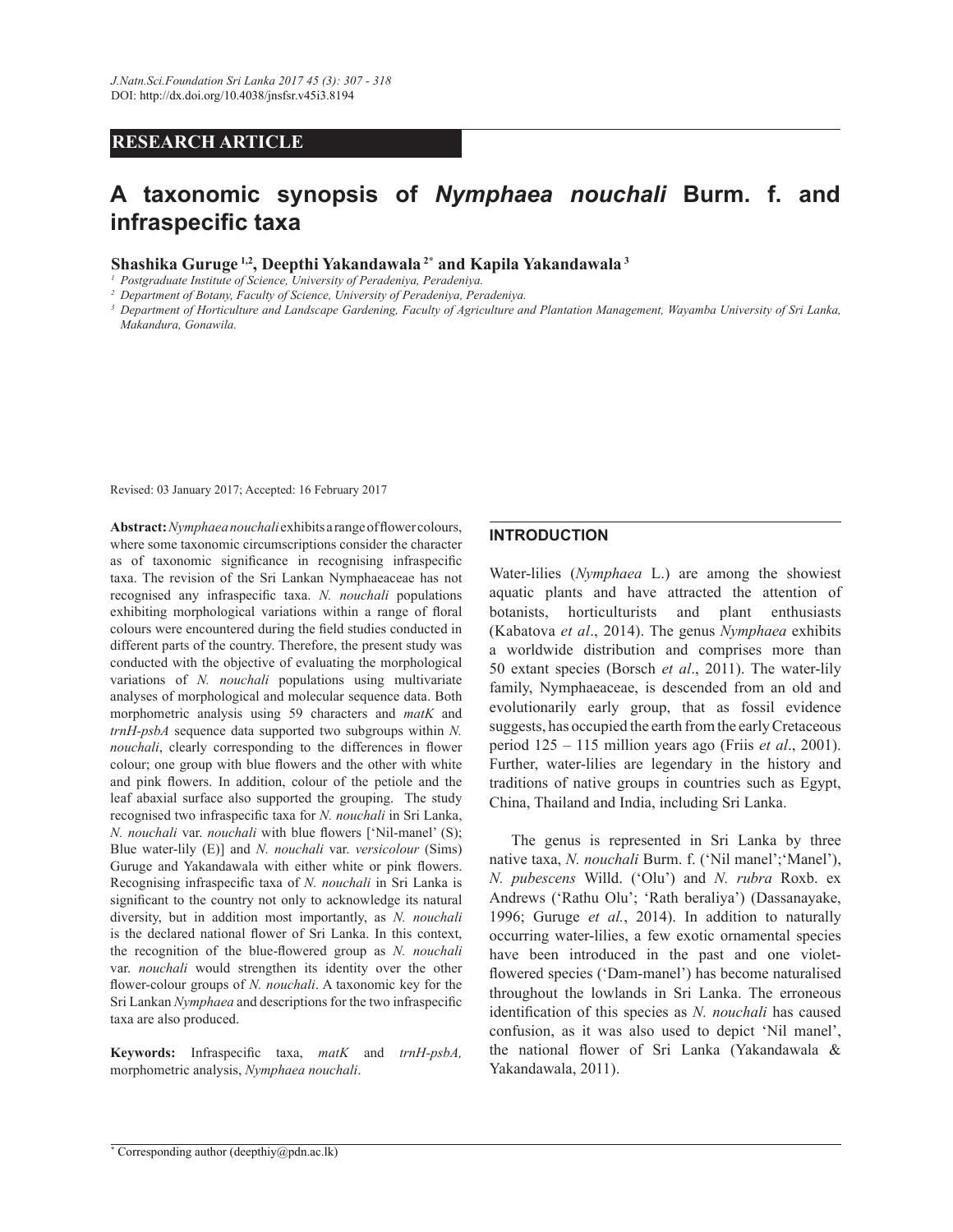The flower colour of N. nouchali exhibits a range where different taxonomic treatments describe the colour as a combination of either 'blue', 'pale blue', 'blue-violet', 'violet', 'pink', 'purple-red' or 'white' (Trimen, 1893; Dassanayake, 1996; La-ongsri et al., 2009) without emphasis on the character as being of taxonomic significance. On the other hand, some circumscriptions have considered flower colour as an important feature in recognising infraspecific taxa (Hooker, 1875; Conard, 1905; Slocum et al., 1996). Recognising infraspecific taxa is important in terms of documenting the biodiversity richness of a country. Field studies carried out throughout Sri Lanka have revealed *N. nouchali* populations exhibiting morphological variation within a range of floral colours: blue, pink and white, as recorded in literature, warranting a re-valuation of the validity of the description of infraspecific taxa. The blue-flowered forms of *N. nouchali* are locally called 'Nil manel', while white-flowered forms are generally known as 'Tel-olu' although they are more related to 'Manel' than 'Olu' (Yakandawala  $&$  Peabotuwage, 2007). Hence, the present study was conducted with the objective of evaluating morphological variations of *N. nouchali* populations using multivariate analyses of morphological characters and a phylogenetic analysis using molecular sequence data.

## **METHODOLOGY**

## **Morphological studies**

## *Sample collection*

Field visits were made covering all three major climatic zones of the island, viz., Wet, Intermediate and Dry Zones from  $2006 - 2014$  (Figure 1). Individuals were collected from 72 populations, with each denoted by an acronym to facilitate their reference. Morphological data were studied in detail at the Plant Systematics Laboratory, Department of Botany, University of Peradeniya. Voucher specimens and live collections were maintained at the Department of Botany, University of Peradeniya, Sri Lanka and the Faculty of Agriculture and Plantation Management, Wayamba University of Sri Lanka during the study.

## *Character coding*

Data were obtained from three individuals randomly selected from each population, and qualitative and quantitative characters were examined in the laboratory, either by the naked eye or under a dissecting or stereomicroscope (Leica, 10446322, 2X WD). Colour of the flower, leaf abaxial and adaxial surfaces and petiole was determined using the Royal Horticultural Society colour chart (RHS Colour Chart, 2001). Special attention was paid to the characters with distinct variations. The list of characters together with the character states employed in the morphometric analyses is given in Table 1.

## *Data analysis*

Morphological data were subjected to principal coordinate analysis (PCoA) and hierarchical cluster analysis (CA) using the statistical software PAST (ver. 2.15) (Hammer *et al.*, 2001). The cluster solution was selected from the best suitable algorithm where the Gower's distance was used to calculate the similarity measures with the paired group [unweighted pair group] method with arithmetic mean (UPGMA)] option and the single linkage algorithm with the highest cophenetic correlation value. The ordination analysis was performed with the Gower's distance (transformation exponent  $C = 2$ ) to generate a distance matrix to use in the PCoA. Following the results of these analyses, each major, consistently recovered cluster was identified.

## **Molecular studies**

Genomic DNA was extracted from fresh petals of *N. nouchali* representing all three flower colours, blue (three different populations), white (three different populations) and pink (two different populations), and dried with silica gel using the Qiagen plant DNA extraction kit (Qiagen, Valencia, CA). The two chloroplast gene regions matK (matK-390f) 5'-CGATCTATTCATTCAATATTTC-3' *matK*-  $1326r$ 5'-TCTAGCACACGAAAGTCGAAGT- $3')$ (Cuenoud *et al*., 2002) and *psbA-trnH* [*psbA*-F5'– GTTATGCATGAACGTAATGCTC-3' (Sang et al., 1997), trnH-R 5'- CGCGCATGGTGGATTCACAATCC-3' (Tate  $\&$  Simpson, 2003)] were amplified using the polymerase chain reaction (PCR) technique. For all the amplifications Promega GoTaq<sup>®</sup> Flexi DNA polymerase (Madison, WI, USA) was used according to the manufacturer's recommendations. PCR amplifications were carried out in 50  $\mu$ L reaction solutions that contained  $1 \times$  PCR reaction buffer, 2.5 mM MgCl<sub>2</sub>,  $0.2$  mM deoxynucleotide triphosphate (dNTPs),  $0.2 \mu M$ of each forward and reverse primer, 1 U of Taq DNA polymerase and  $0.75 - 1.5$  µL unquantified DNA extract. The PCR programme was run on an Eppendorf Mastercycler thermal cycler (Hauppauge, NY, USA). The programme consisted of 3 min of initial denaturation at 94 °C, 35 cycles of 30 s denaturation at 94 °C, and 30 s annealing at 48  $\degree$ C/ 57  $\degree$ C for *matK* and *psbA-trnH*, respectively, 1 min primer extension at 72  $\degree$ C, followed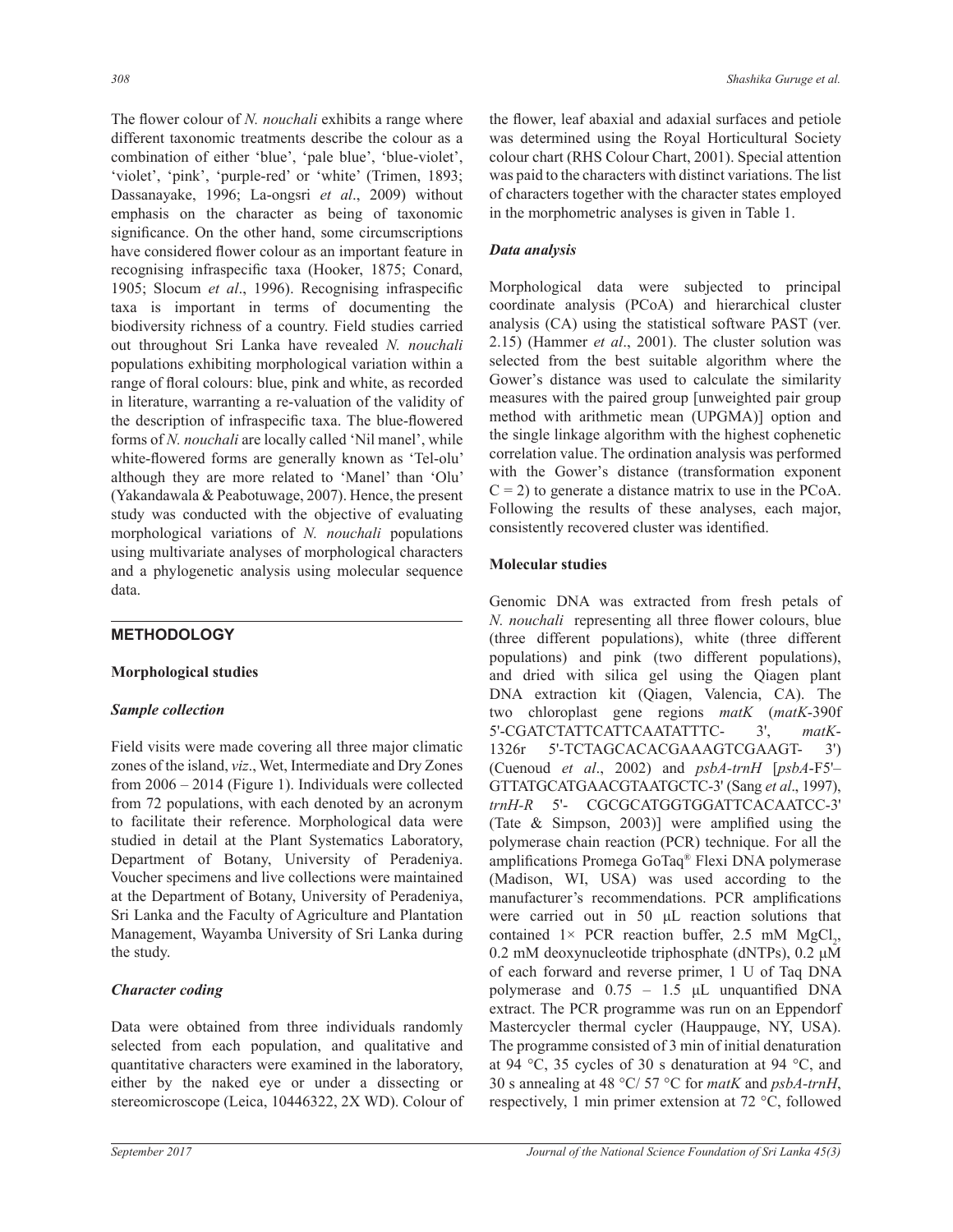by a final extension for 10 min at 72 °C. PCR products were run on a  $1\%$  agarose gel stained with ethidium bromide, and visualised on a UV illuminator. The molecular mass of the resulted bands was estimated with a 1 kb DNA ladder and confirmed the amplification of the primer. Obtained PCR products were submitted for sequencing reactions using Applied Biosystems, 3500

genetic analyser (Department of Molecular Biology and Biotechnology, Faculty of Science, University of Peradeniya, Sri Lanka). Raw sequences were screened and assembled and consensus for resulted sequences of forward and reverse primers were compiled using BioEdit version 7.1.11 (Tom Hall, Ibis Biosciences, California, USA). Basic Local Alignment Search Tool or



**Figure 1:** Sample collection locations of *Nymphaea nouchali* for the present study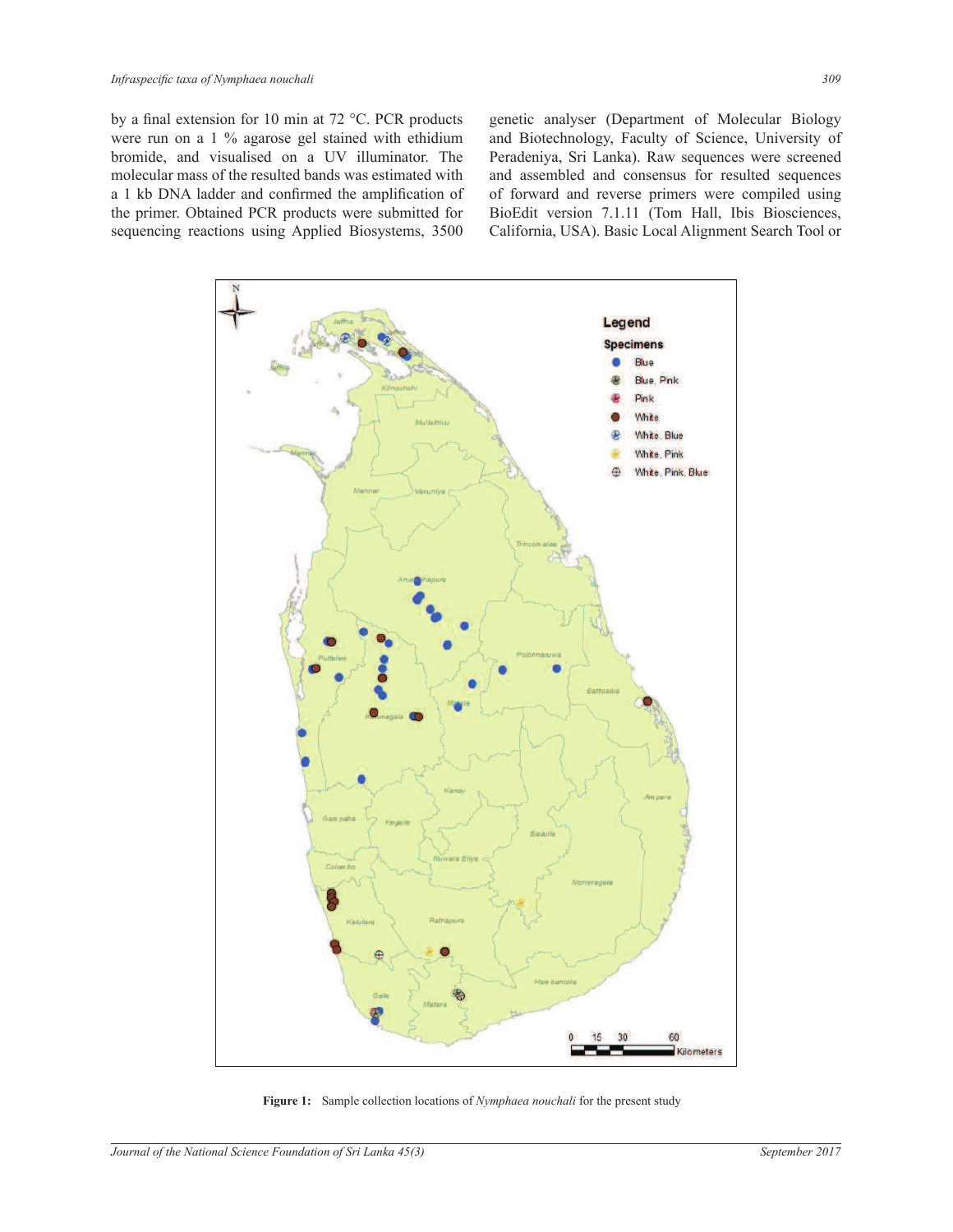the BLAST (Altschul et al., 1997) was used to search the most similar sequence deposited in the GenBank that matched with the obtained sequence. The resulting sequence list was checked for a given sample's identity to a particular species. CLUSTALW was used to perform multiple sequence alignment (Thompson *et al*., 1997).

**Table 1:** List of characters and their character states used in the morphological studies

| Character                              | Character state/unit                               |  |
|----------------------------------------|----------------------------------------------------|--|
| Shape of the flower bud                | Linear, ob-lanceolate                              |  |
| Flower diameter                        | cm                                                 |  |
| Diameter of the receptacle             | mm                                                 |  |
| Receptacle height                      | cm                                                 |  |
| Flower colour                          |                                                    |  |
| Petal apex                             | Pink, white, pale blue                             |  |
| Petal base                             | Pink, white, pale blue                             |  |
| Number of petals                       |                                                    |  |
| Petal length (outer petals)            | cm                                                 |  |
| Petal width at the base (outer petals) | cm                                                 |  |
| Petal width (maximum) (outer petals)   | cm                                                 |  |
| Petal shape                            | Linear-lanceolate, ovate-lanceolate, ob-lanceolate |  |
| Number of veins per petal              |                                                    |  |
| Petal apex-shape and angle             | Acute, obtuse                                      |  |
| Number of stigmatic segments           |                                                    |  |
| Diameter of the stigmatic disk         | mm                                                 |  |
| Length of central projection           | mm                                                 |  |
| Width of central projection at base    | mm                                                 |  |
| Number of sepals                       |                                                    |  |
| Sepal length                           | cm                                                 |  |
| Sepal width (maximum)                  | cm                                                 |  |
| Sepal width at base                    | cm                                                 |  |
| Sepal shape                            | Ob-lanceolate, linear-lanceolate, ovate-lanceolate |  |
| Sepal colour - inner surface - middle  | Pink, white, pale blue                             |  |
| Sepal colour - inner surface - base    | Pink, white, pale blue                             |  |
| Sepal colour - outer surface - middle  | Green, yellowish green, light green                |  |
| Sepal colour - outer surface - base    | Light green, green                                 |  |
| Sepal apex - shape and angle           | Acute, obtuse                                      |  |
| Sepal striation                        | High, low and not clear, low                       |  |
| Number of stamens                      |                                                    |  |
| Stamen length (outer most whorl)       | mm                                                 |  |
| Appendage length (outer most whorl)    | mm                                                 |  |
| Appendage width (outer most whorl)     | mm                                                 |  |
| Anther length (outer most whorl)       | mm                                                 |  |
| Anther width (outer most whorl)        | mm                                                 |  |
| Filament length (outer most whorl)     | mm                                                 |  |
| Filament width (outer most whorl)      | mm                                                 |  |
| Pedicel diameter                       | cm                                                 |  |
| Pedicel colour                         | Green, brownish red                                |  |
| Pedicel shape in cross section         | Round, slightly flat, oval                         |  |
| Pedicel - cross section                | No. of lacunae                                     |  |
| Petiole - cross section                | No. of lacunae                                     |  |
| Leaf shape                             | Round, ellipsoid                                   |  |
| Leaf length                            | cm                                                 |  |
| Leaf width                             | cm                                                 |  |
| Distance of leaf apex                  | cm                                                 |  |

Continued -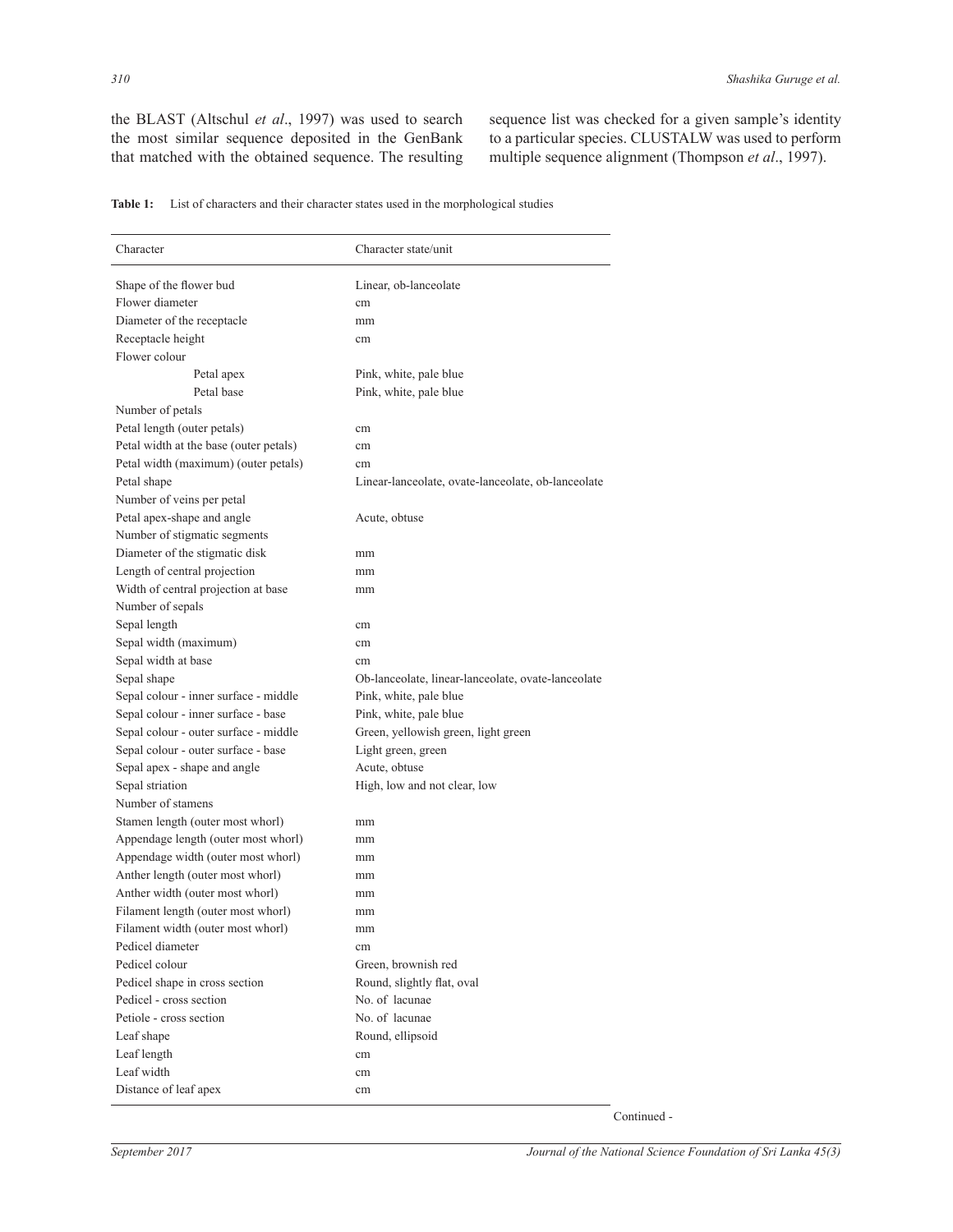|  | - Continued from page 314 |  |  |  |
|--|---------------------------|--|--|--|
|--|---------------------------|--|--|--|

| Character                      | Character state/unit                      |  |
|--------------------------------|-------------------------------------------|--|
| Lamina colour (adaxial)        | Dark green, light green, green            |  |
| Lamina colour (abaxial)        | Reddish-brown, purple to deep blue-violet |  |
| Leaf margin                    | Wavy, smooth                              |  |
| Leaf sinus and lobe tip        | V shape, overlapping                      |  |
| Leaf adaxial surface streaks   | Present, absent                           |  |
| Leaf abaxial surface - dots    | Absent, present                           |  |
| Leaf venation (abaxial)        | Visible, faintly visible                  |  |
| Leaf apex                      | Division present, absent                  |  |
| Petiole diameter               | cm                                        |  |
| Petiole shape in cross section | Round, elliptic                           |  |
| Petiole colour                 | Light green, reddish green                |  |
| Petiole pubescence             | Absent, present                           |  |
| Leaf - cross section           | Shape-1, Shape-2                          |  |

Sequences generated from matK and psbA-trnH from all the three flower colour groups of Nymphaea, and reference sequences downloaded from the GenBank for psbA-trnH gene region were aligned using CLUSTALW. The phylogenetic relationship was inferred by using the maximum likelihood method based on the Kimura 2-parameter model (Kimura, 1980) using only the *psbA*trnH gene region as there were no sequences deposited for N. nouchali for the matK region. The tree with the highest log likelihood (-1291.4168) was selected. Initial tree(s) for the heuristic search was obtained automatically by applying the neighbour-join and BioNJ algorithms to a matrix of pair-wise distances estimated using the maximum composite likelihood (MCL) approach, and then selecting the topology with superior log likelihood value. A bootstrap analysis was performed with 100 replicates. The tree was drawn to scale, with branch lengths measured in the number of substitutions per site. The analysis involved 10 nucleotide sequences amplified by the *psbA-trnH* gene region. All positions containing gaps and missing data were eliminated. There were a total of 440 nucleotide positions in the final dataset of the  $psbA$ -trnH gene region. The evolutionary analyses were conducted in MEGA 5 (Tamura et al., 2011).

#### **RESULTS AND DISCUSSION**

#### **Morphological analyses**

The UPGMA dendrogram (cophenetic correlation coefficient =  $0.9147$ ) resolved two discrete clusters of operational taxonomic units (OTUs) (hereafter referred to as phenetic group A and B), which are separated at approximately 0.23 distance units (Figure 2). The OTUs within the phenetic group A grouped together closely (0.15 distance units) except for one outlier. However, within the phenetic group B two major subclusters could be identified separating at 0.19 distance units. According to similarity percentage (SIMPER) analysis the average dissimilarity between cluster A and B was 13.28, while it was 12.01 for the two subclusters B1 and B2.

The first four (principal) eigen values recovered from the PCoA (73.4991, 25.9598, 10.0925 and 9.5394) accounted for 80.39  $\%$  of the total variance (49.61, 17.52, 6.81 and 6.44 %, respectively). A plot of the first and second coordinates (which provided the greatest separation of OTUs) resulted in a separation similar to that obtained by the cluster analysis. Here, the PCoA also resolved two discrete clusters (Figure 3), with each corresponding exactly to one of the phenetic group clusters indicated by the UPGMA dendrogram, while subcluster B2 completely overlapped with B1 along both axes.

#### **Molecular analyses**

After editing the raw sequences the resulted lengths were 896 bp and 488 bp for the *matK* and *trnH-psbA* gene regions, respectively. When comparing matK and *trnH-psbA* gene regions among the three colour variants of N. nouchali, the matK sequences showed 0.33 % variation between blue N. nouchali vs pink N. nouchali and blue N. nouchali vs white N. nouchali, while those were identical between pink N. nouchali and white N. nouchali. Similarly, for trnH-psbA the variation between blue N. nouchali vs pink N. nouchali and blue N. nouchali vs white N. nouchali was 48 %, while the sequences were identical between pink N. nouchali and white N. nouchali (Table 2).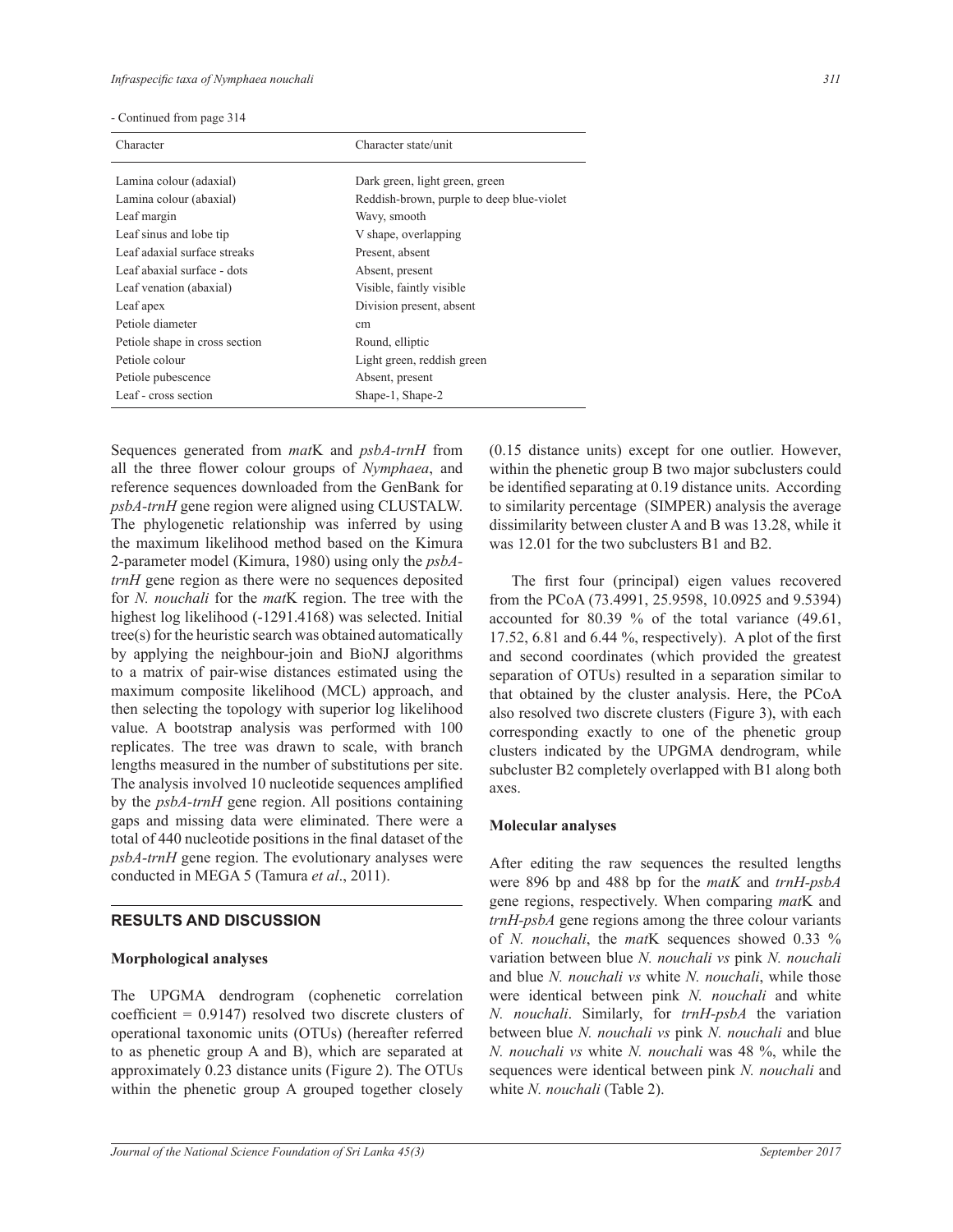

**Figure 2:** Dendrogram produced from the multivariate analysis of morphological characters of *N. nouchali*. Phenetic group A represents blue-flowered *N. nouchali*; phenetic group B1 comprises whiteflowered *N. nouchali*; and phenetic group B2 represents pink-flowered *N. nouchali* 

According to the results of the BLAST hit lists for the *mat*K sequences, all Sri Lankan N. nouchali variants (blue, pink and white) showed a  $100\%$  sequence identity to GenBank accession FJ597752.1, a species identified as *N. nouchali* from Assam, India (Dkhar *et al*., 2010). The *psbA-trnH* sequences of all native

*N. nouchali* variants (blue, pink and white) showed the highest similarity scores of 97 % and 95 % to GenBank accessions FJ527753.1 labelled N. cyanea, and FJ527754.1 labelled *N. nouchali*, respectively, both apparently collected from Thailand (Chaveerach *et al*., 2011).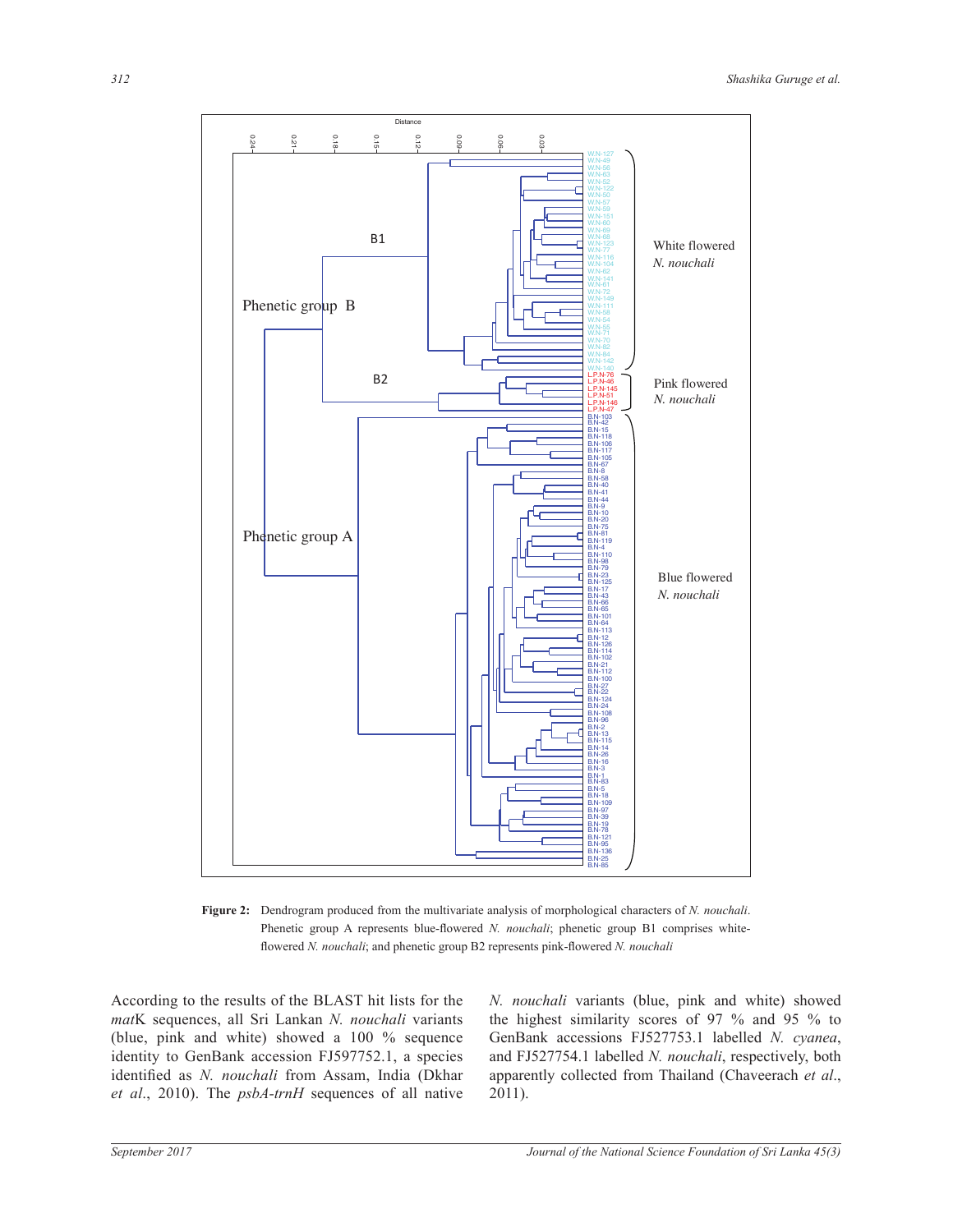The maximum likelihood phylogenetic tree generated using *psbA-trnH* sequences of the three colour variants of N. nouchali and sequences downloaded from the GenBank is given in Figure 4. All blue N. nouchali are resolved as a monophyletic group with a 100 % bootstrap support, while the *N. nouchali* variants with the other two flower colours together with the gene sequences downloaded from the GenBank form a separate monophyletic group with a 42 % bootstrap support.



Figure 3: Scatter plot from PCoA of morphological characters of N. nouchali. Phenetic group A is blue-flowered N. nouchali; phenetic group B1 is white-flowered N. nouchali; and phenetic group B2 is pink-flowered N. nouchali

Table 2: Comparison of  $m \times k$  and  $trnH-ps \times hA$  gene regions among the three colour variants of N. nouchali

| Compared sequences                                  | Dissimilarity % |                  |
|-----------------------------------------------------|-----------------|------------------|
|                                                     | matK            | <i>psbA-trnH</i> |
| Blue N. nouchali vs pink N. nouchali                | 0.33            | 48               |
| Blue <i>N. nouchali</i> vs white <i>N. nouchali</i> | 0.33            | 48               |
| Pink <i>N. nouchali</i> vs white <i>N. nouchali</i> | $\theta$        | $\theta$         |

The results of the morphometric analysis clearly recognised two main phenetic groups within the studied OTUs of N. nouchali. The separation of morphological characters of the two phenetic groups clearly corresponded to differences in flower colour, where group A encompassed blue flowers while group B accommodated members with white and pink flowers. The other morphological features that contributed to the delimiting of the two clusters were the colour of the petiole and the leaf abaxial surface, which were light green and purple to deep blue-violet in group A (blueflowered), and reddish green and red-brown in group B (white- and pink-flowered), respectively. In addition, members of the group A generally had more petals and stamens (averaging 34 stamens and 15 petals) than the group B members (averaging 30 stamens and 14 petals), however the character cannot be used for distinguishing the two groups. Although phenetic group B was further divided into two subclusters, other morphological characters that strongly supported the division apart from flower colour, *i.e.* B1 being white and B2 pink, could not be identified (Figure 5).



Figure 4: Maximum likelihood phylogenetic tree generated using psbA-trnH sequences of three colour variants of N. nouchali and sequences downloaded from the GenBank by using MEGA 5. The percentage of trees in which the associated taxa clustered together is shown next to the branches followed by the Bootstrap values.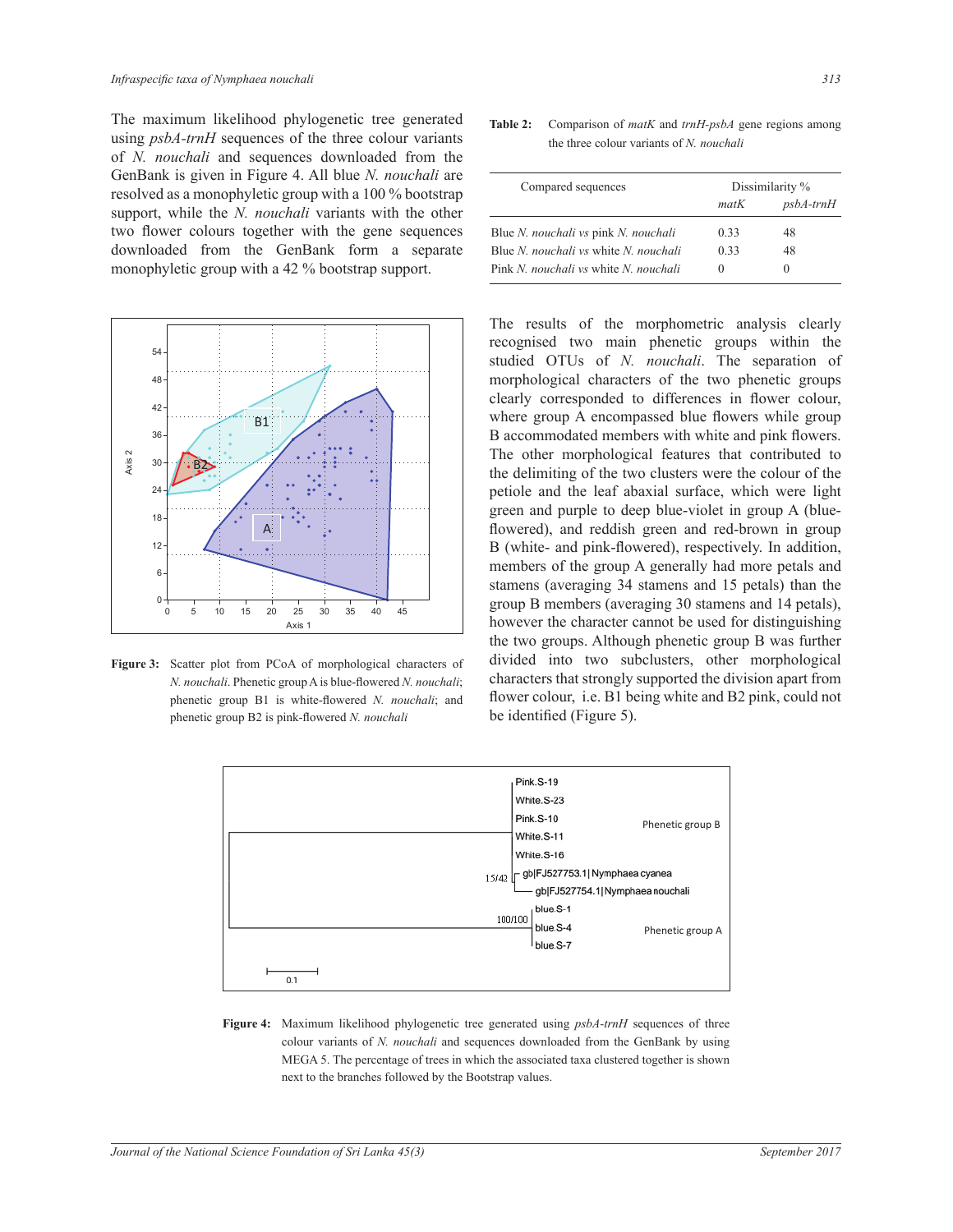According to sequence data obtained for the two gene regions, the *matK* region showed lesser variation between the two main phenetic groups A and B  $(0.33 \%)$ , while the *psbA-trnH* gene sequences showed high dissimilarity (48 %) between the two main phenetic groups. The gene sequences for the subclusters B1 and B2 were identical for both regions. Results of the BLAST gave a 100 % similarity for *matK* and 95 % similarity for *psbA-trnH* gene sequences for the three native N. nouchali colour variants, and samples from studies elsewhere in tropical Asia. However, since these studies did not emphasise infraspecific taxonomy, no correlation could be made to the three colour groups within Sri Lankan N. nouchali. The tree with the highest log likelihood  $(-1291.4168)$  is shown in Figure 4. The percentage of trees in which the associated taxa clustered together is shown next to the branches together with the Bootstrap values.

Hooker (1875) and Hooker and Thomson (1855) included Sri Lankan (then Ceylonese) plants in their book 'Flora Indica' and Hooker's 'The Flora of British India', recognising three infraspecific taxa under the synonym N. stellata Willd., based on flower colour and size; N. stellata var. cyanea Hook. f. & Thomson (the flowers medium-sized and blue), N. stellata var. parviflora Hook. f. & Thomson (the flowers usually small and blue) (this variety should properly have been called var. stellata, as the type of the species was included), and N. stellata var. versicolour Hook. f. & Thomson (large flowers white, blue, purple or flesh-coloured). However, Conard (1905) in his treatment recognised the same two atypical varieties, N. stellata var. cyanea with medium-sized blue flowers with a faint odour or none, and N. stellata var. versicolour with medium-sized pink flowers, mentioning white flowers only under the species itself, i.e. N. stellata (var. stellata), where N. stellata var. parviflora was properly synonymised. Slocum et al. (1996) also recognised the same varieties as Conard (1905), but referred to white-flowered N. nouchali under N. nouchali var. versicolour. According to Slocum et al. (1996), the latter is native to Sri Lanka, India, Indo-china and the Philippines. According to Chomchalow and Chansilpa (2007) two varieties of N. nouchali occur in Thailand (based on Slocum et al., 1996); N. nouchali var. cyanea ('Bua Khap') and N. nouchali var. versicolour, where the latter has two forms ('Bua Phan' and 'Bua Phuean'). All of these authors recognised 3 taxa: 2 named varieties (*cyanea* and *versicolour*) in addition to the typical var. nouchali. The same is true of Ansari and Jeeja (2009) in their book 'Waterlilies in India', but they have segregated a white-flowered form as N. malabarica Poir., said to be endemic to India, although Poiret (Conard, 1905 and reference therein) described this as having a red, blue, or purple corolla from a specimen collected

September 2017

in Mauritius, taken as the type (original specimen) by Conard (1905). They have included white flowers within the range of variation of both var. nouchali, under which they synonymise var. cyanea, and var. versicolour. Because N. nouchali was described on the basis of a plant with blue flowers (http://www.biodiversitylibrary. org/item/123275#page/258/mode/1up) the difference of the typical form and var. *cyanea* was not clear, and this could be the reason for grouping these two taxa together by Ansari and Jeeja (2009).

The results of the present study is strongly in agreement of the recognising of two phenetic groups within the native N. nouchali, especially based on flower, petiole and leaf abaxial surface colour, which is further supported by *psbA-trnH* sequence data, warranting recognition of two infraspecific taxa. However, the grouping does not totally agree with the latest circumscription by Ansari and Jeeja (2009). According to them, N. nouchali var. nouchali (syn.: var. cyanea) flowers are up to 7 cm in diameter, pale blue or pink or white and not fragrant. The number of petals range between  $12-20$ , ob-lanceolate-elliptic, acute, and  $2-3 \times$  $0.5 - 1.0$  cm in size while in N. nouchali var. versicolour flowers are up to 12 cm across, white or white with pale pinkish tinge and slightly fragrant. The number of petals range between  $20 - 30$ , elliptic, acuminate, outer petals  $4.0 - 5.5 \times 1.0 - 1.2$  cm in size, white or white with pale pinkish tinge; inner petals  $3.0 - 4.5 \times 1.0 - 1.4$  cm in size, and white in colour. Considering the characters employed for separating these two taxa, many of them are either overlapping or not distinct (flower size, colour, number of petals and shape). Similarly, the segregation of a white-flowered form as N. malabarica Poir. is not satisfactory as the characters used to distinguish this species also overlap with the two varieties. Further, Poiret (Conard, 1905 and reference therein) described N. malabarica Poir. as a species having a red, blue, or purple flower.

The morphological data of the two phenetic groups that resulted based on the present study with the previous taxonomic treatments and recognition of two infraspecific taxa, one with blue flowers and another including both pink and white flowers, is well supported. A study on pollen morphology by Bodhipadma et al. (2013) on the two forms of N. nouchali var. versicolour, 'Bua Phan' and 'Bua Phuean' also recorded that there is no difference between the two forms, supporting the grouping of the present study. As the blue-flowered Sri Lankan plants do not group with mainland plants with respect to the *psbA-trnH* sequences, this could imply that either both are different, or no molecular studies were done for this mainland entity.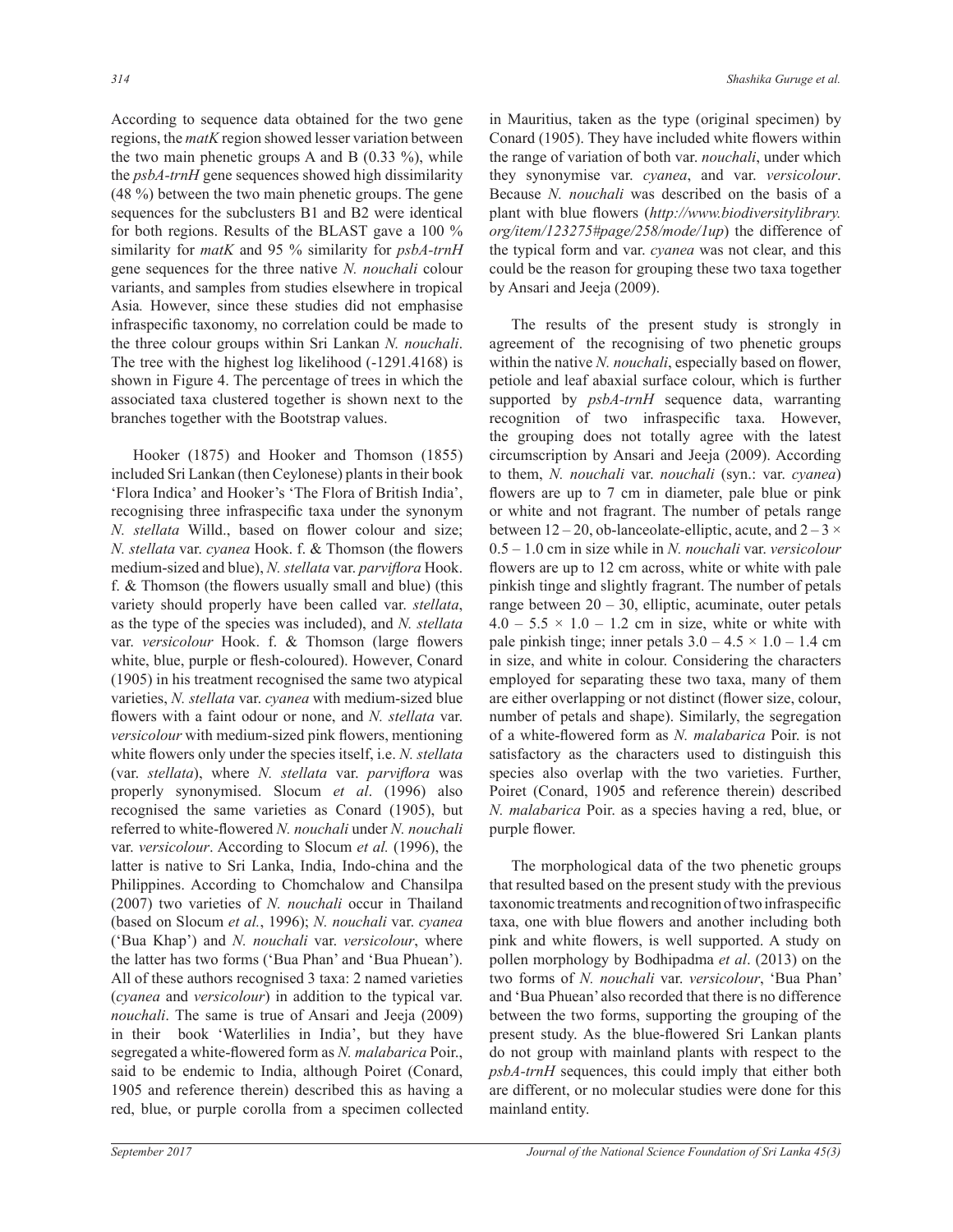Therefore, two infraspecific taxa are recognised here for *N. nouchali* in Sri Lanka; *N. nouchali var. nouchali with blue flowers and N. nouchali* var. *versicolour* (Sims) Guruge and Yakandawala with either white or pink flowers, where *N. malabarica* Poir. is synonymised under the latter. A new taxonomic key to the genus *Nymphaea* in Sri Lanka is given below.

- 1a. Leaves pubescent beneath with many short hairs, margin sharply dentate-mucronate; stamens without a tongue-shaped appendage beyond the anther or appendage very short …………………...…………2
- 1b. Leaves glabrous, margin entire to dentate with blunt teeth; stamens with a tongue-shaped appendage beyond the anther to 5 mm long. ……………………………..………..………......…3
- 2a. Leaf abaxial surface brown, venation pattern less prominent, petiole light green; flowers white, yellowish white or pink; stamens short, yellow; stigmatic surface yellow ................... N. pubescens
- 2b. Leaf abaxial surface dark purple, venation pattern very prominent, petiole reddish; flowers cinnabar red; stamen long, cinnabar red; stigmatic surface crimson red ………………….....…….... *N. rubra*
- 3a. Leaf abaxial surface purple to deep blue-violet, SHWLROHOLJKWJUHHQÀRZHUVEOXH««««« ...........................................*N. nouchali* var. *nouchali*
- 3b. Leaf abaxial surface reddish brown, petiole reddish JUHHQÀRZHUVZKLWHRUSLQN«««««« ...................................... *N. nouchali* var. *versicolour*

A taxonomic description for the two infraspecific taxa of *N. nouchali, N. nouchali* var. *nouchali* with blue flowers and *N. nouchali* var. *versicolour* is given below.

*Nymphaea nouchali* Burm. f., Fl. Ind. 120. 1768; Nicolson *et al*., Interpr. Hort. Malab. 198. 1988. Type: from India.

*Nymphaea stellata* Willd., Sp. Pl. 2: 1153. 1799; Trimen, Handb. Fl. Ceylon 1: 50. 1893. Type: from Malabar, India.

Annual or perennial; rhizome erect, globose, tuberous, up to c. 4 cm in diameter. Petioles up to c. 8 mm thick, terete, smooth. Stipules fused to petiole base for c. 5 mm, free for c. 2 cm, free part falcate, membranous, purplish. Lamina  $10 - 30 \times 10 - 26$  cm, floating on the surface, coriaceous, smooth, glossy bright green above and glabrous beneath, with green veins, somewhat peltate, rotund, orbicular or suborbicular, incised-cordate at base; veins prominent beneath. Pedicel erect, stout smooth, c. 12 mm broad. Bud narrowly conical. Sepals  $4-5.5 \times 1$ - 2 cm, lanceolate, acute and rounded at apex, cuspidate, glabrous, coriaceous, bright green, uniform or with dark purple dots and narrow streaks and  $9 - 12$  lightercoloured veins abaxially, greenish white and smooth within. Petals  $8-28$ ,  $2-7.8 \times 0.3-3$  cm, outer somewhat similar to sepals, inner smaller and more petaloid, linearlanceolate, ob-lanceolate or narrowly elliptic, acute or sub-obtuse at apex, with a broad base, blue, white or pink, yellowish white at base. Stamens  $16 - 30$ , the outer longer. Filaments flat, pale yellowish, to c. 1.5 cm



Figure 5: Variations of the flower and leaf abaxial surfaces of the three flower colour groups of N. nouchali. A1 and A2 *Nymphaea nouchali* var. *nouchali*, *N. nouchali* var. *versicolour*; B1 and B2 (pink colour); B3 and B4 (white colour)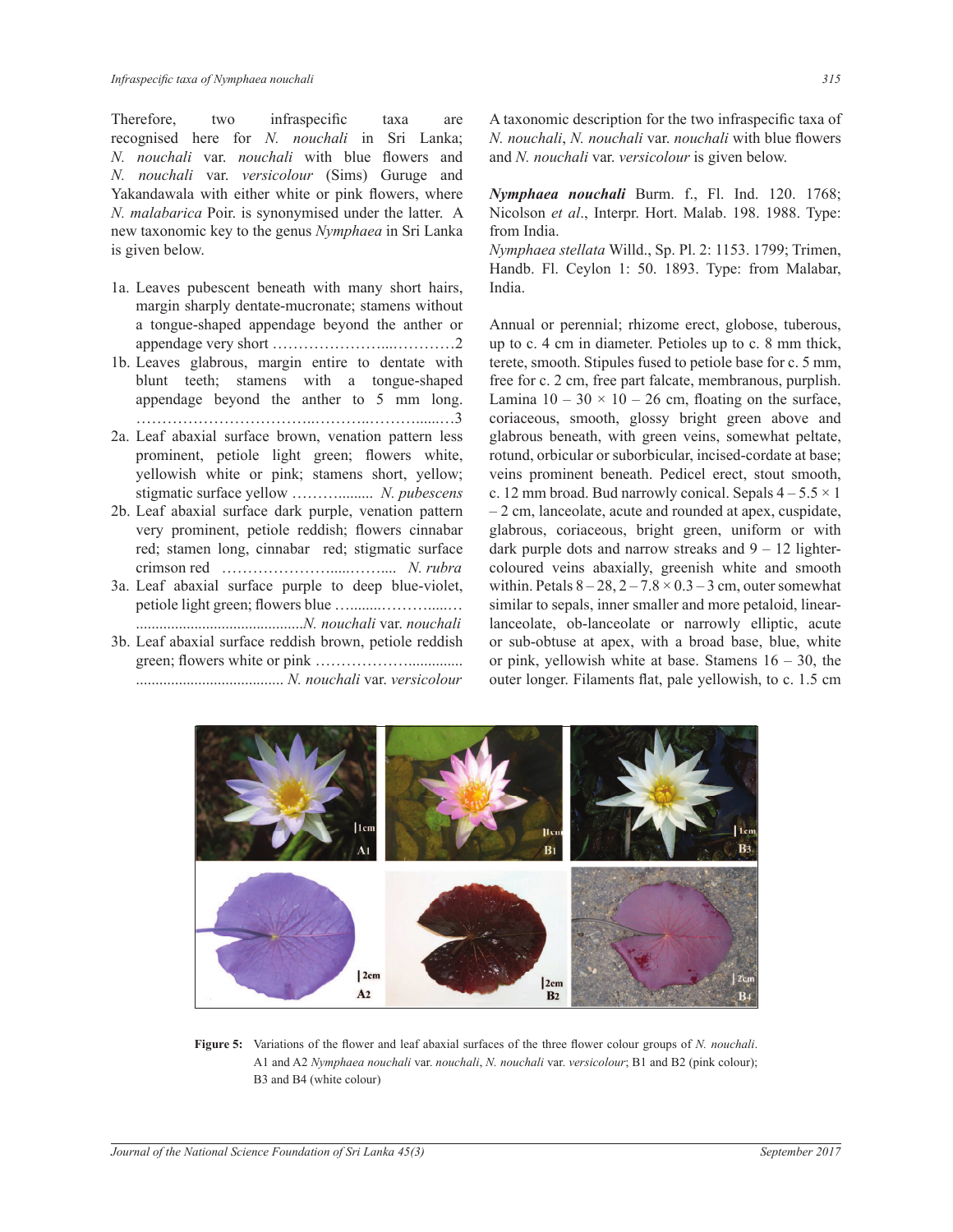long, c. 5 mm broad, inner c. 4 mm long, 1 mm broad. Anthers  $4 - 12$  mm long, yellow with a tongue-shaped appendage beyond, this in the outer stamens faintly blue or white,  $5-8$  mm long, in the innermost yellow, c. 1 mm long. Ovary  $10 - 15$  mm broad, yellow. Carpels  $10 -$ 16. Ovules embedded in mucilage, funicle with a swollen end. Stigmas bright yellow, rays acute, curved upwards at ends. Fruit subglobose, to c. 5 cm broad. Seeds many, narrowly ovoid,  $1 - 1.5$  mm long, greyish white, marked with longitudinal ridges.

#### *N. nouchali* **var.** *nouchali*

[*N. stellata var. parviflora Hook. & Thomson, Fl. Ind.*  $1(2)$ : 243. 1855, nom. inval., as it included in the type of the species].

 $N = N$ . *stellata* var. *cyanea* Hook. f. & Thomson, Fl. Ind. 1(2): 243. 1855; *N. nouchali* var. *cyanea* (Hook. f. & Thomson) M. R. Almeida, Fl. Maharashtra 1: 28. 1996.

Leaves with blades glossy bright green above with dark purple blotches, abaxial surface purple to deep blueviolet; petiole light green. Flower diameter  $4.5 - 9.6$  cm across; petals  $8-24$ , acute,  $2.4-7.8 \times 0.3-3$  cm, blue; carpels  $6 - 25$ .

#### *N. nouchali* **var.** *versicolour* **(Sims) Guruge and Yakandawala, comb. nov.**

Based on: *Nymphaea versicolour* Sims, Bot. Mag. 29: t. 1189. 1809; [Roxburgh, Hort. Bengal. 41. 1814, nom. nud.], Fl. Ind. 2: 577. 1832 [isonym].

 $\equiv N.$  *stellata* var. *versicolour* (Sims) Hook. f. & Thomson, Fl. Ind. 1(2): 243. 1855

[*N. nouchali* var. *versicolour* (Sims) R. Ansari & Jeeja, nom. inval., since name cited as basionym was based on an earlier name, which was not cited from its place of valid publication, despite its having been cited by presumed basionym authors].

= *N. malabarica* Poir., Encycl. 4: 457. 1798.

Leaves with blades glossy bright green above, abaxial surface reddish brown; petiole reddish green. Flower diameter  $5 - 12$  cm across; petals  $8 - 28$ , sub-obtuse, rarely acute,  $2.0 - 6.5 \times 0.5 - 2.2$  cm, white or pink; carpels  $7-20$ .

Recognising infraspecific taxa of N. nouchali in Sri Lanka in addition to enriching its natural diversity, is also significant to the nation in a different context as the native *N. nouchali* was declared the national flower of Sri Lanka in 1986 due to its aesthetic value, historical and cultural significance, religious importance, and medicinal value. During the declaration it was specifically stated

that the 'blue' flowered N. *nouchali* or the 'Nil manel' was the flower that was selected as the national flower. Therefore, the recognition of the blue-flowered group as *N. nouchali* var. *nouchali* would strengthen its identity over the other flower-colour groups of N. nouchali. The blue variety has been referred under several vernacular names in Sinhala, Tamil, Sanskrit and Pali, etc; as it was referred by, 'Nil manel', 'Nilupul', 'Nilopthpalam', and 'Kuvalaya' etc., and appreciated for its beauty and other utility values, especially medicinal values. The white variety is locally called 'Tel olu' and also said to be of medicinal value. Considering the occurrence of the two varieties in the country, N. *nouchali* var. *nouchali* is the more widespread taxon occurring in all three zones, Dry, Intermediate and Wet, but more concentrated towards the former two zones. Pinkflowered populations of N. nouchali var. *versicolour* occur more in the Intermediate and Dry Zones with a few populations in the Wet Zone concentrated to the coastal areas, while white-flowered populations occur in the inlands towards the coastal areas in all three zones. Further, we have also encountered populations of both varieties (all three flower colours) occurring together on several occasions. However, the spread of the violetflowered exotic *Nymphaea* species ('Dam-manel') in local waterbodies has caused a threat to the populations of native *N. nouchali*. 'Dam-manel' has been identified as a 'silent-invader' (Yakandawala & Yakandawala, 2011) in the wetlands of the island. As both species are day bloomers hybridisation between the two has also been observed (Yakandawala & Yakandawala, 2011); that could also pose a threat to the genetic integrity of the native populations.

## **CONCLUSION**

The present study recognised two infraspecific taxa for species *N. nouchali* in Sri Lanka; *N. nouchali var. nouchali with blue flowers and N. nouchali var. versicolour* (Sims) Guruge and Yakandawala with either white or pink flowers. Recognising infraspecific taxa (two varieties of *N. nouchali* in Sri Lanka) in addition to contributing to its natural diversity, is important in a different context as it would strengthen the identity of N. *nouchali* var. *nouchali* ('Nil-manel'; Blue water Lily), the national flower of Sri Lanka over the other flower-colour groups of *N. nouchali*. Further, the taxonomic key generated based on the present study for Sri Lankan *Nymphaea* species and descriptions for the two infraspecific taxa would facilitate the field identification of these taxa.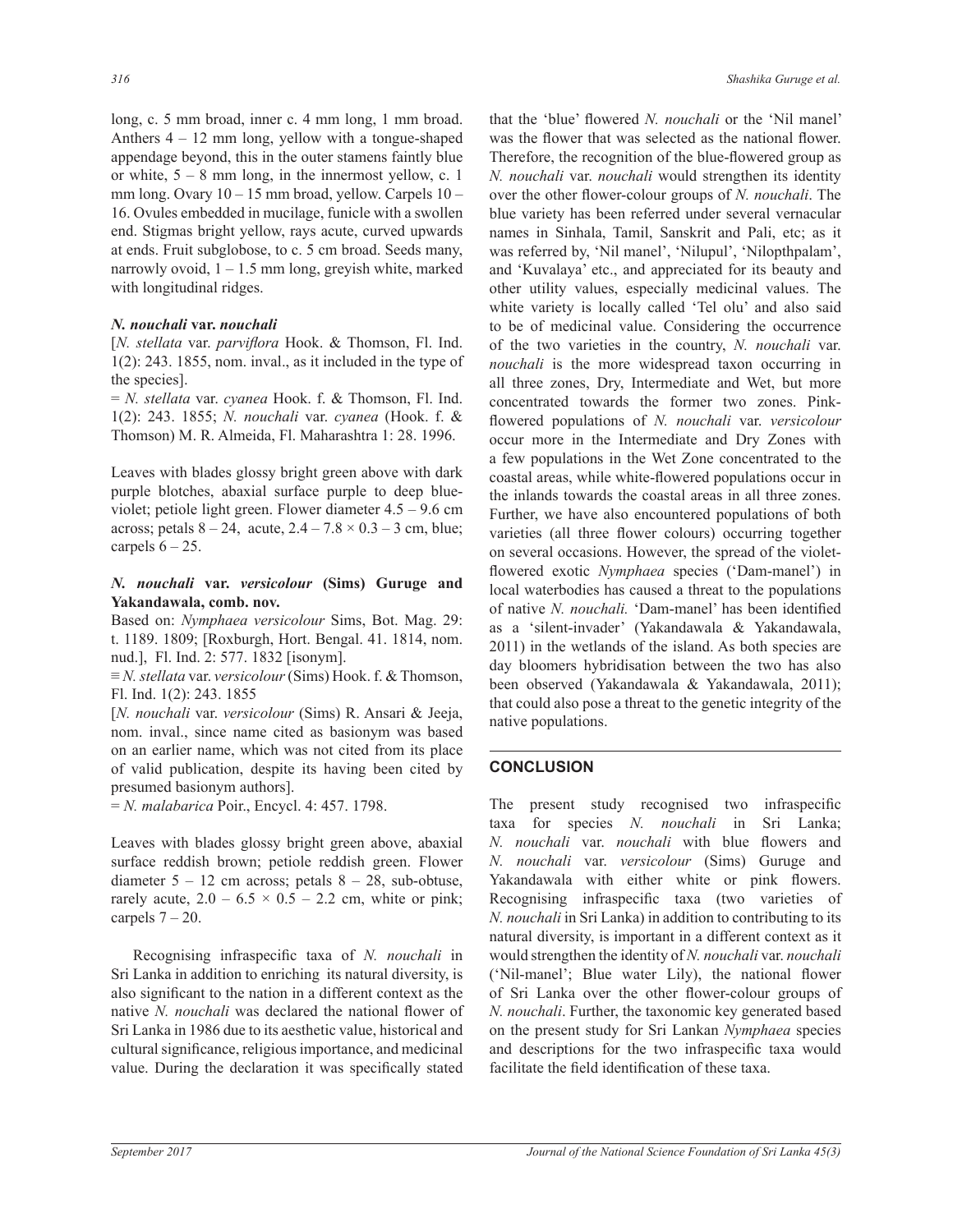#### **Acknowledgement**

The authors wish to thank Dr John H. Wiersema, Beltsville, Maryland, USA, a member of the Editorial Committee, International Code of Nomenclature for Algae, Fungi, and Plants, for the invaluable comments and guidance provided on the nomenclatural issues. Financial assistance provided by the National Science Foundation of Sri Lanka Grant number RG/2011/ NRB/03 is gratefully acknowledged.

## **REFERENCES**

- 1. Altschul S.F., Madden T.L., Schäffer A.A., Zhang J., Zhang Z., Miller W. & Lipman D.J. (1997). Gapped BLAST and PSI-BLAST: a new generation of protein database search programs. *Nucleic Acids Research* **25** DOI: https://doi.org/10.1093/nar/25.17.3389
- 2. Ansari R. & Jeeja G. (2009). Waterlilies in India: *Taxonomy and Cultivation of the Genus Nymphaea* L. (*Nymphaeaceae*), p. 88. Indian Association for Angiosperm Taxonomy, India.
- 3. Bodhipadma K., Noichinda S., Thaiyantoa P. & Leungb D.W.M. (2013). Morphology, viability, and germinability of pollen from two forms of Nymphaea nouchali var. *versicolor*, a day-blooming waterlily. Science Asia 39: 214  $-218.$
- 4. Borsch T., Löhne C., Mbaye M.S. & Wiersema J. (2011). Towards a complete species tree of *Nymphaea*: shedding further light on subg. *Brachyceras* and its relationships to the Australian water-lilies. *Telopea*  $13(1 – 2)$ : 193 – 217.
- 5. Chaveerach A., Tanee T. & Sudmoon R. (2011). Molecular identification and barcodes for the genus Nymphaea. Acta *Biologica Hungarica* **62** DOI: https://doi.org/10.1556/ABiol.62.2011.3.11
- 6. Chomchalow N. & Chansilpa N.N. (2007). The role of the 'Suthasinobon' waterlily complex in introgressive hybridization.  $AU$  Journal of Technology  $11(02)$ :  $67 - 76$ .
- 7. Conard H.S. (1905). *The Waterlilies: a Monograph of the Genus Nymphaea*, pp. 279. Carnegie Institute of Science, Washington DC, USA.
	- DOI: https://doi.org/10.5962/bhl.title.51290
- 8. Cuenoud P., Savolainen V., Chatrou L.W., Powell M., Grayer R.J. & Chase M.W. (2002). Molecular phylogenetics of Caryophyllales based on nuclear 18S rDNA and plastid  $rbcL$ ,  $atpB$ , and  $matK$  DNA sequences. American Journal *of Botany* **89** DOI: https://doi.org/10.3732/ajb.89.1.132
- 9. Dassanayake M.D. (1996). Nymphaeaceae. *A Revised Handbook to the Flora of Ceylon*, volume 10 (eds. M.D. Dassanayake & W.D. Clayton), pp.  $289 - 292$ . Oxford and IBH Publishing Co. Pvt. Ltd., New Delhi, India.
- 10. Dkhar J., Kumaria S., Rao S.R. & Tandon P. (2010). Molecular phylogenetics and taxonomic reassessment of four Indian representatives of the genus *Nymphaea*. *Aquatic Botany* **93** DOI: https://doi.org/10.1016/j.aquabot.2010.03.010
- 11. Friis E.M., Pedersen K.R. & Crane P.R. (2001). Fossil evidence of water lilies (Nymphaeales) in the Early Cretaceous. *Nature* **410** DOI: https://doi.org/10.1038/35066557
- 12. Guruge S., Yakandawala D. & Yakandawala K. (2014). *Nymphaea rubra* Roxb. ex Andrews in Sri Lankan fresh waters. Proceedings of the International Forestry and *Environment Symposium, Sri Lanka.* Department of Forestry and Environmental Science, University of Sri Jayewardenepura, volume 18, p. 127.
- 13. Hammer Ø., Harper D.A.T. & Ryan P.D. (2001). PAST: Paleontological statistics software package for education and data analysis. *Palaeontologia Electronica* **4**
- 14. Hooker J.D. (1875). *Flora of British India*, volume 1, pp. 113 - 116. L. Reeve and Co., 5, Henrietta Street, Covent Garden, London, England. Available at http://www. *biodiversitylibrary.org/item/13814#page/1/mode/1up*
- 15. Hooker J.D. & Thomson T. (1855). Flora Indica: being *a Systematic Account of the Plants of British India, Together with Observations on the Structure and Affinities of their Natural Orders and Genera*, volume 1, pp. 243 -244. W. Pamplin, London, UK. Available at http://www. *biodiversitylibrary.org/item/105730#page/547/mode/1up*
- 16. Kabatova K., Vit P. & Suda J. (2014). Species boundaries and hybridization in central-European Nymphaea species inferred from genome size and morphometric data. Preslia **86**(02):  $131 - 154$ .
- 17. Kimura M. (1980). A simple method for estimating evolutionary rates of base substitutions through comparative studies of nucleotide sequences. *Journal of Molecular Evolution* **16** DOI: https://doi.org/10.1007/BF01731581
- 18. La-ongsri W., Trisonthi C. & Balslev H. (2009). A synopsis of Thai Nymphaeaceae. *Nordic Journal of Botany* **27**(02):  $97 - 114.$

DOI: https://doi.org/10.1111/j.1756-1051.2009.00295.x

19. Sang T., Crawford D. & Stuessy T. (1997). Chloroplast DNA phylogeny, reticulate evolution, and biogeography of Paeonia (Paeoniaceae). *American Journal of Botany* **84**(08):  $1120 - 1136$ .

DOI: https://doi.org/10.2307/2446155

- 20. Slocum Perry D., Robinson P. & Perry F. (1996). Water *Gardening: Water Lilies and Lotuses*, p. 208. Timber Press, Inc., USA.
- 21. Tamura K., Peterson D., Peterson N., Stecher G., Nei M. & Kumar S. (2011). MEGA5: molecular evolutionary genetics analysis using maximum likelihood, evolutionary distance, and maximum parsimony methods. *Molecular Biology and Evolution* **28** DOI: https://doi.org/10.1093/molbev/msr121
- $22$ . Tate J.A.  $\&$  Simpson B.B. (2003). Paraphyly of *Tarasa* (Malvaceae) and diverse origins of the polyploid species. *Systematic Botany* **28**
- 23. Thompson J.D., Gibson T.J., Plewniak F., Jeanmougin F. & Higgins D.G. (1997). The CLUSTAL X windows interface: flexible strategies for multiple sequence alignment aided by quality analysis tools. *Nucleic Acids Research* **25**(24): 4876  $-4882.$